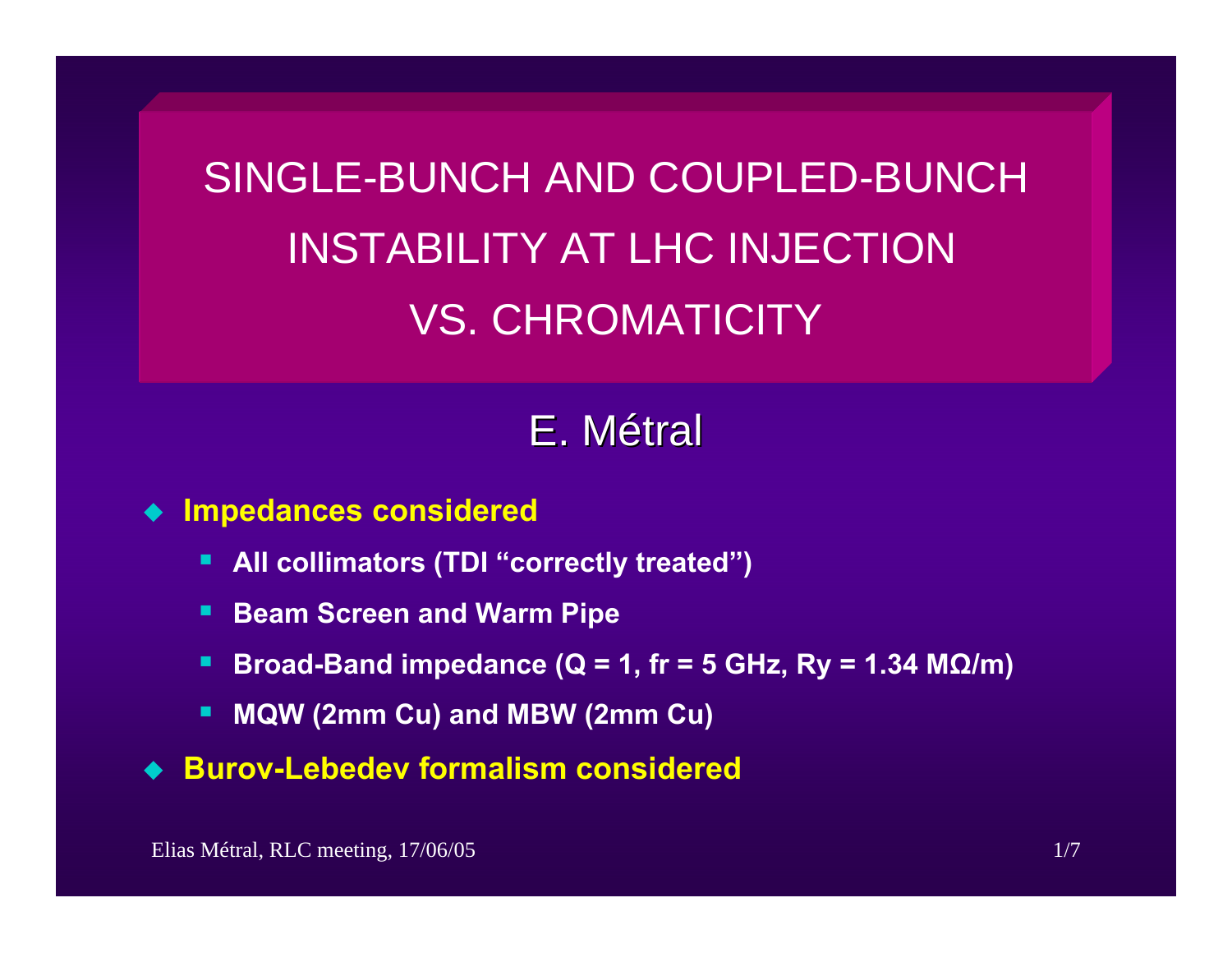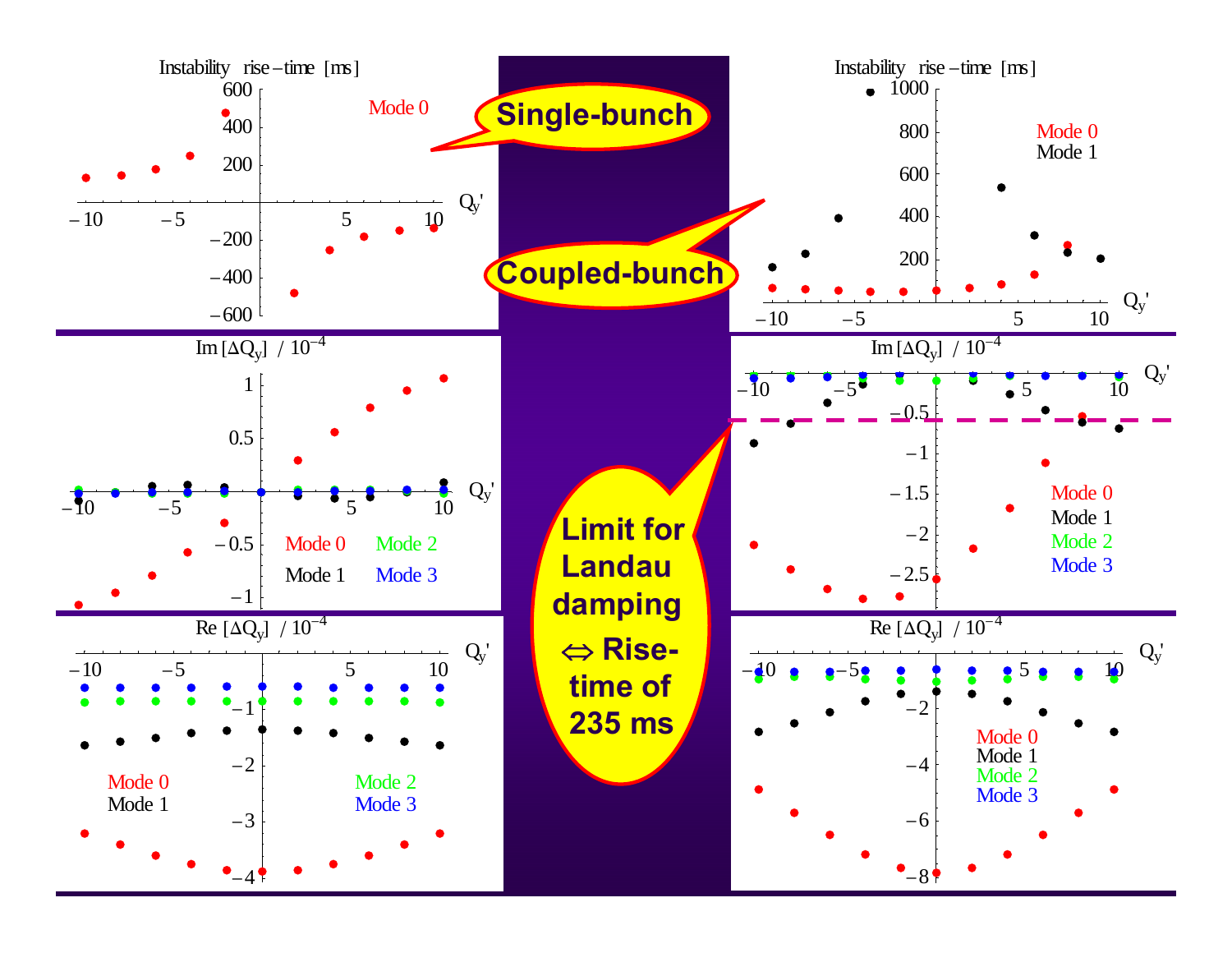### **Global impedance**

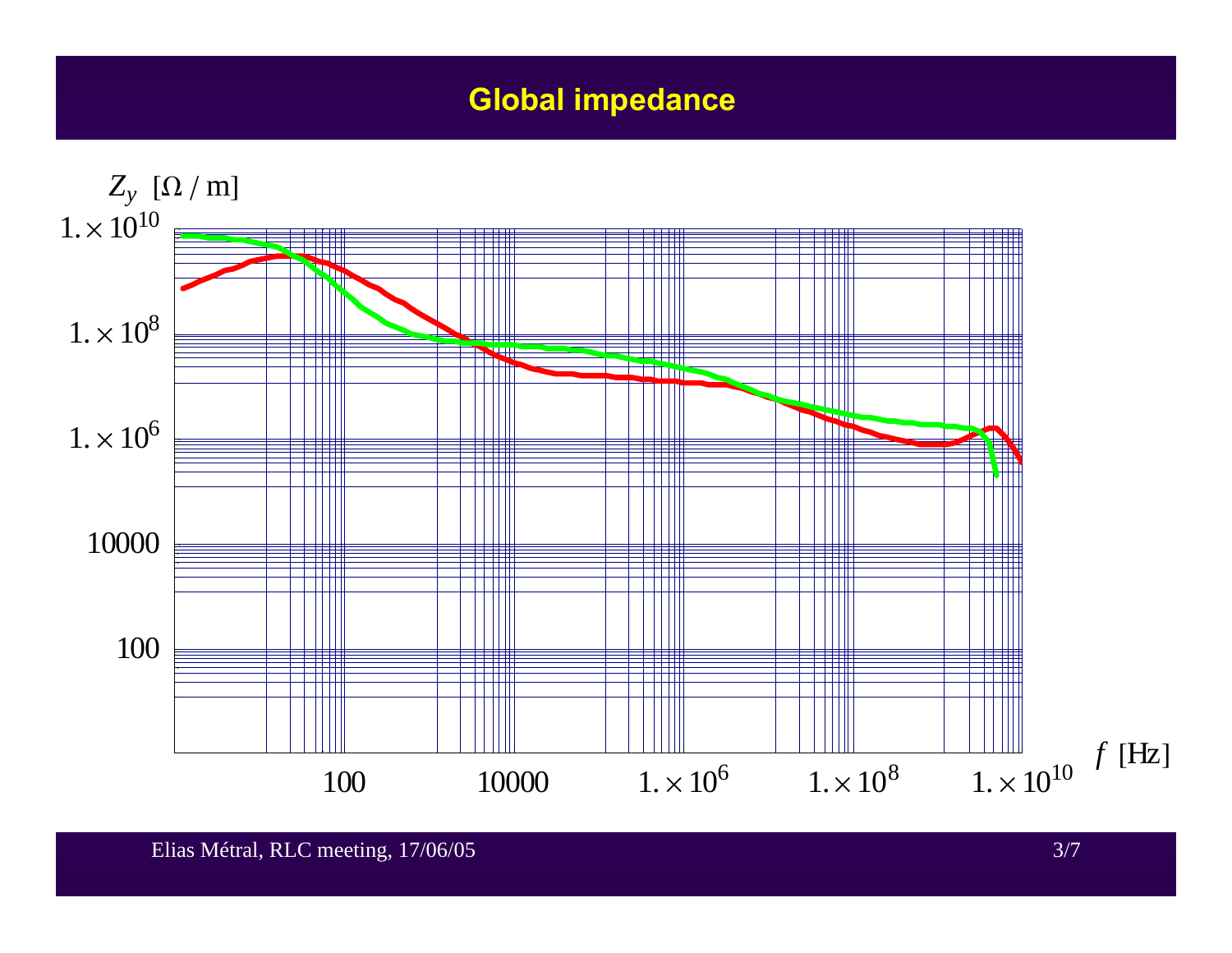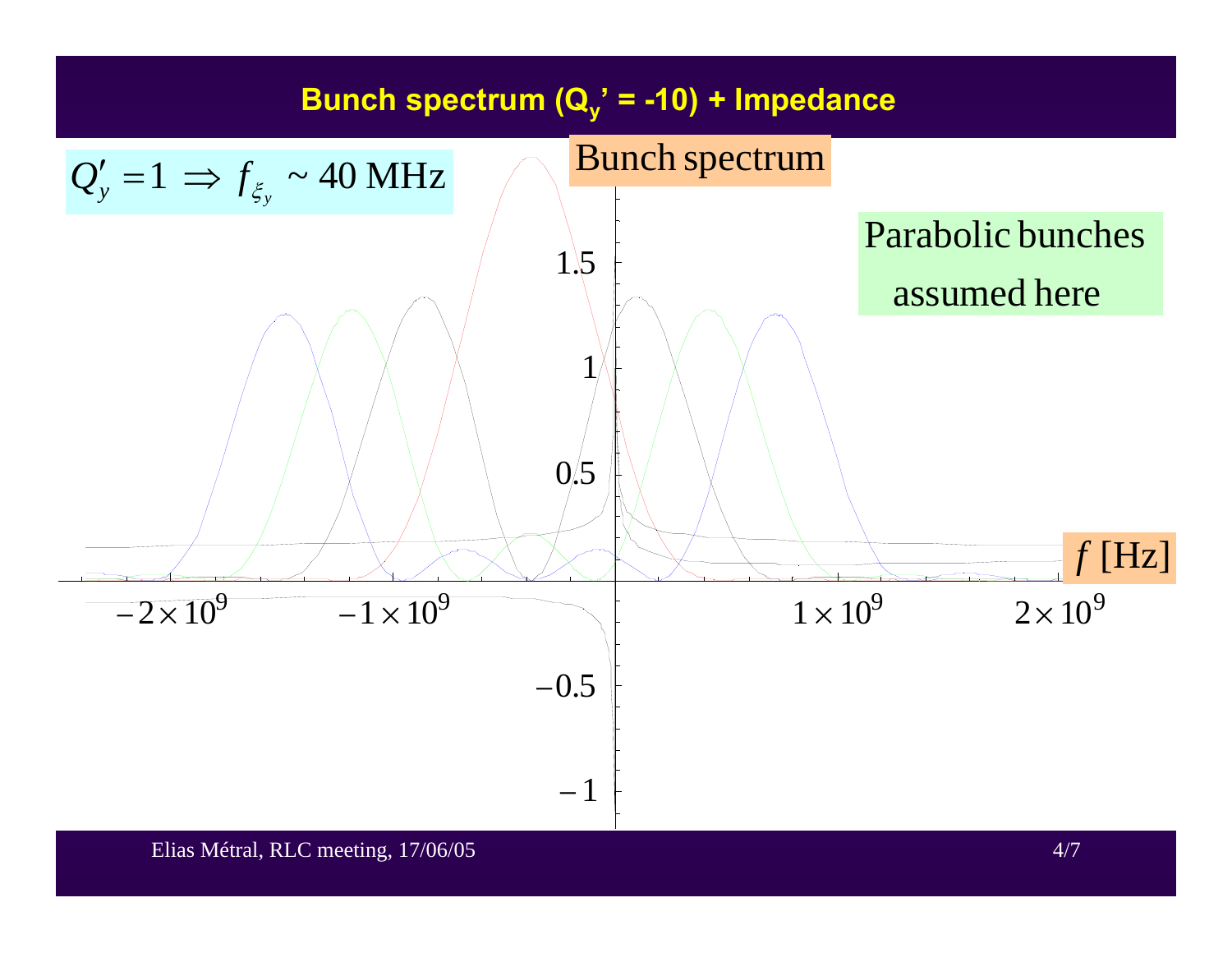### **Value of the "effective impedances" (classical times 16) at 8 kHz and 20 MHz in M Ω/m to compare with the Design Report (DR)**

|                                     | 8 kHz          |                 | <b>20 MHz</b> |                |
|-------------------------------------|----------------|-----------------|---------------|----------------|
|                                     | <b>EM</b>      | <b>DR</b>       | <b>EM</b>     | <b>DR</b>      |
| <b>Collimators</b><br>(without TDI) | $-4.6 + 52.8j$ | $-7.6 + 74$     | 18.5j         | <b>33j</b>     |
| <b>TDI</b>                          | $-0.2 + 7.3j$  | $\blacksquare$  | 0.4j          | $-0.5 + 3j$    |
| <b>Beam screen</b>                  | $-22.8+8.6j$   | $-29.5 + 8.6$ j | 2.1j          | $-1.5 + 0.5$ j |
| <b>BB</b>                           | 1.34j          | 1.34j           | 1.34j         | 1.34j          |
| <b>Warm pipe</b>                    | $-1.4 + 1.6$ j | $-3.5 + 2.9$ j  | 0.2j          | $-0.2 + 0.2i$  |
|                                     |                | (pipe +etc.)    |               | (pipe +etc.)   |
| MQW (2 mm Cu)                       | $-1.3 + 1.5$   | $-4.3 + 4.8$ j  | 0.2j          | $-0.3 + 0.3j$  |
| <b>MBW (2 mm SS)</b>                | $-0.2 + 0.3j$  | $-0.6 + 0.6$    | 0.04j         | $-0.05 + 0.05$ |

**Note that in the DR Vos used Vos' formula whereas BL formula is used here (see other talk, where these formulae are compared)**

Elias Métral, RLC meeting, 17/06/05 5/7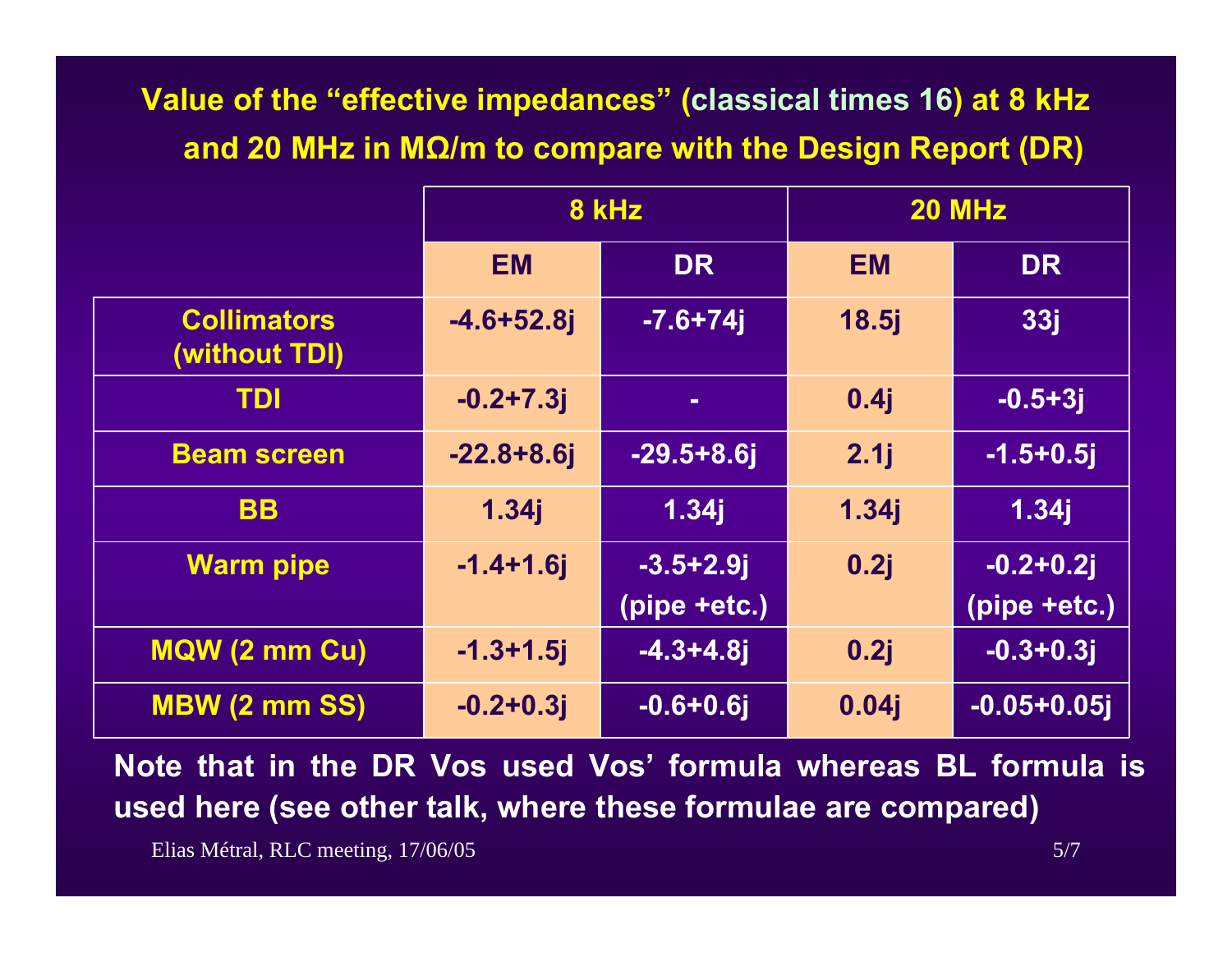## **Comparison between Parabolic and Gaussian bunches for the coupled-bunch instability**



- **Note that the real impedance will be "slightly" larger as some equipments have been neglected…**
- **The limit for Landau damping is computed here assuming an amplitude detuning budget of 2 ¥10-3 at 6 σ**

Elias Métral, RLC meeting, 17/06/05